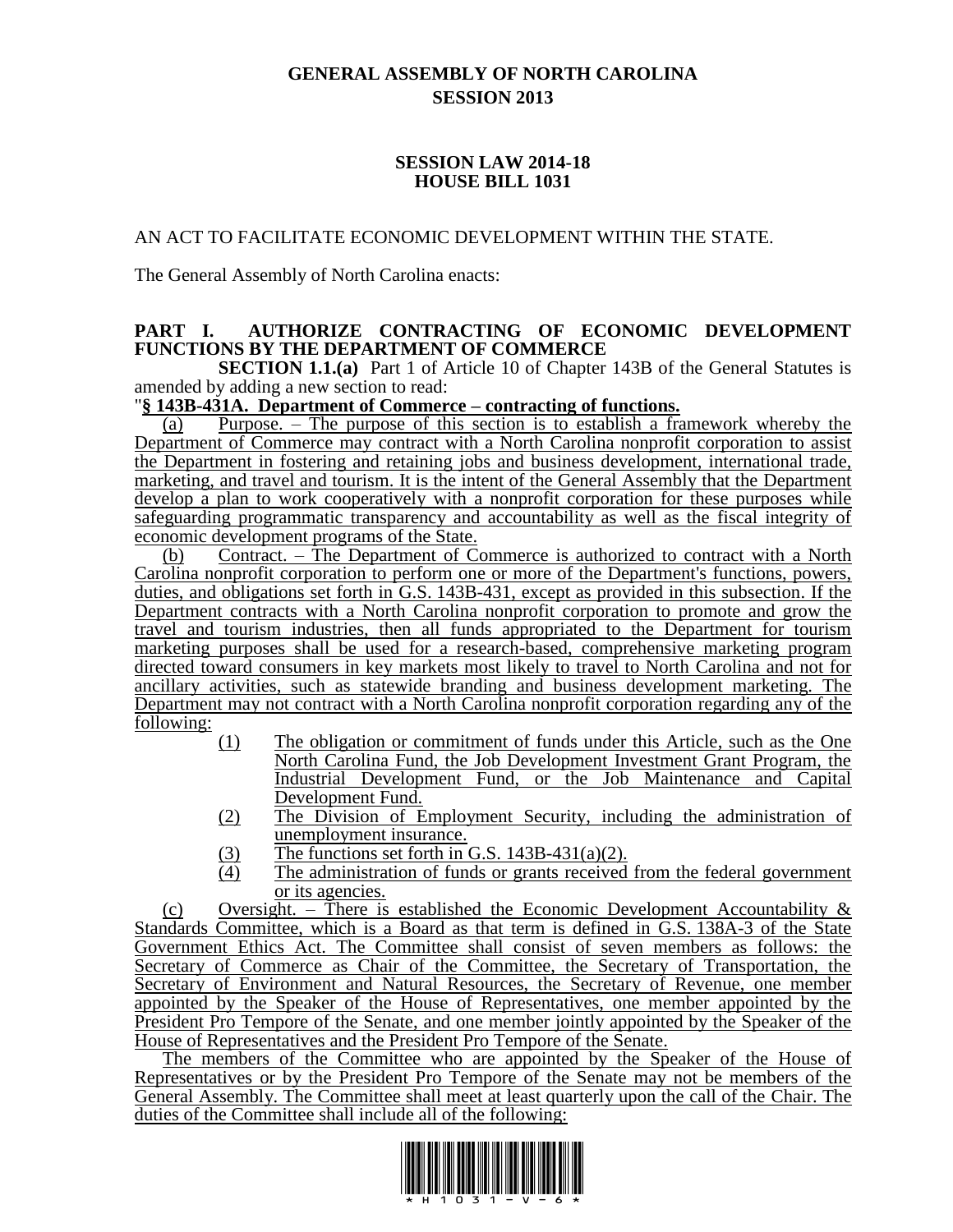- (1) Monitoring and oversight of the performance of a contract entered into pursuant to this section by the Department with a North Carolina nonprofit corporation.
- (2) Receiving, reviewing, and referring complaints regarding the contract or the performance of the North Carolina nonprofit corporation, as appropriate.
- (3) Requesting enforcement of the contract by the Attorney General or the Department.
- (4) Auditing, at least biennially, by the Office of State Budget and Management, State Auditor, or internal auditors of the Department, the records of the North Carolina nonprofit corporation with which the Department has contracted pursuant to this section during and after the term of the contract to review financial documents of the corporation, performance of the corporation, and compliance of the corporation with applicable laws.
- (5) Coordination of economic development grant programs of the State between the Department of Commerce, the Department of Transportation, and the Department of Environment and Natural Resources.
- (6) Any other duties deemed necessary by the Committee.

(d) Limitations. – Prior to contracting with a North Carolina nonprofit corporation pursuant to this section and in order for the North Carolina nonprofit corporation to receive State funds, the following conditions shall be met:

- (1) At least 45 days prior to entering into or amending in a nontechnical manner a contract authorized by this section, the Department shall submit the contract or amendment, along with a detailed explanation of the contract or amendment, to the Joint Legislative Commission on Governmental Operations and the Fiscal Research Division.
- (2) The nonprofit corporation adheres to the following governance provisions related to its governing board:
	- a. The board shall be composed of 17 voting members as follows: eight members and the chair appointed by the Governor, four members appointed by the Speaker of the House of Representatives, and four members appointed by the President Pro Tempore of the Senate. The Governor, the Speaker of the House of Representatives, and the President Pro Tempore of the Senate shall each use best efforts to select members so as to reflect the diversity of the State's geography. The Speaker of the House and the President Pro Tempore shall each select their appointed members so that one-fourth come from a development tier one area, one-fourth come from a development tier two area, and no two members come from the same Collaboration for Prosperity Zone. The Governor shall select appointed members so that two-ninths come from a development tier one area, two-ninths come from a development tier two area, and no more than two members come from the same Collaboration for Prosperity Zone. The Governor shall use best efforts to ensure that each member appointed by the Governor has expertise in one or more of the following areas:
		- 1. Agribusiness, as recommended by the Commissioner of Agriculture.
		-
		- Information technology.
		- <u>2. Financial services.<br>
		3. Information technology or l<br>
		5. Energy.<br>
		6. Manufacturing.<br>
		7. Military or defense<br>
		8. Tourism, as recom</u> Biotechnology or life sciences.
		- Energy.
		- Manufacturing.
		- Military or defense.
		- Tourism, as recommended by the North Carolina Travel and Tourism Coalition.
		- 9. Tourism, as recommended by the North Carolina Travel Industry Association.
	- b. The nonprofit corporation shall comply with the limitations on lobbying set forth in section 501(c)(3) of the Internal Revenue Code.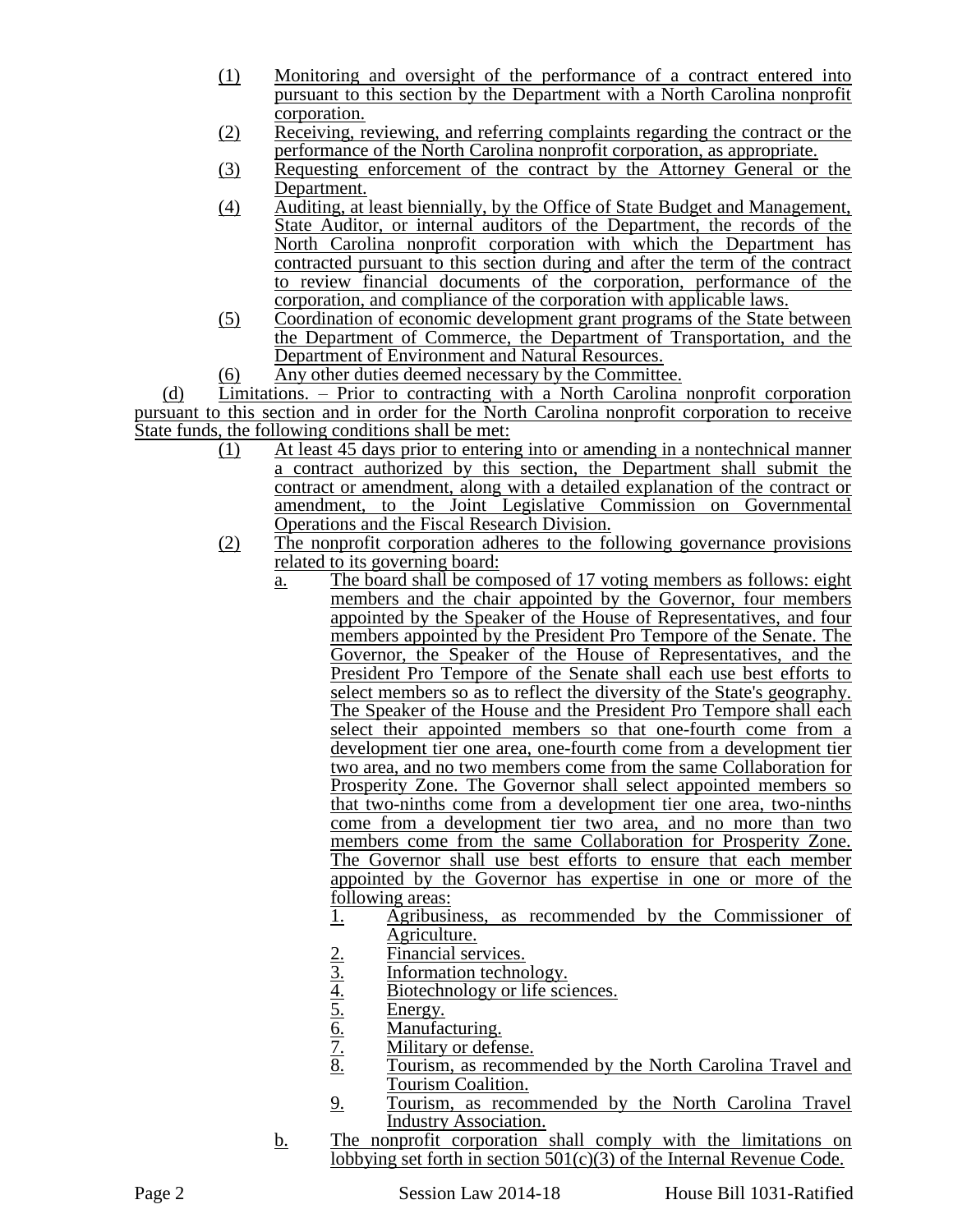- c. No State officer or employee may serve on the board.<br>d. The board shall meet at least quarterly at the call of
- The board shall meet at least quarterly at the call of its chair. Each quarter and upon request, the board shall report to the Chair of the Economic Development Accountability and Standards Committee on the progress of the State's economic development.
- e. The board is required to perform the following duties if the Department contracts pursuant to G.S. 143B-431A for the performance of the Secretary's responsibilities under performance of the Secretary's responsibilities under  $\overline{G}$ .S. 143B-434.01:
	- 1. To provide advice concerning economic and community development planning for the State, including a strategic business facilities development analysis of existing, available buildings or shell or special-use buildings and sites.
	- 2. To recommend economic development policy to the Secretary of Commerce, the General Assembly, and the Governor.
	- 3. To recommend annually to the Governor biennial and annual appropriations for economic development programs.
	- 4. To recommend how best to coordinate economic development efforts among the various agencies and entities, including those created by executive order of the Governor, that receive economic development appropriations, including the assignment of key responsibilities for different aspects of economic development and resource allocation and planning designed to encourage each agency to focus on its area of primary responsibility and not diffuse its resources by conducting activities assigned to other agencies.
- (3) The amount of State funds that may be used for the annual salary of any one officer or employee of the nonprofit corporation with which the Department contracts pursuant to this section shall not exceed the greater of (i) one hundred twenty thousand dollars (\$120,000) or (ii) the amount most recently set by the General Assembly in a Current Operations Appropriations Act. Members of the governing board may receive only per diem and allowances pursuant to G.S. 138-5.
- (4) The nonprofit corporation shall have received from fundraising efforts and sources, other than State funds, an amount totaling at least two hundred fifty thousand dollars (\$250,000) to support operations and functions of the corporation.

(e) Mandatory Contract Terms. – Any contract entered into under this section must include all of the following:

- (1) A provision requiring the North Carolina nonprofit corporation provide to the Joint Legislative Economic Development and Global Engagement Oversight Committee, the Department of Commerce, and the Fiscal Research Division a copy of the corporation's annual audited financial statement within seven days of issuance of the statement.
- (2) A provision requiring the nonprofit corporation to provide by September 1 of each year, and more frequently as requested, a report to the Department on prior State fiscal year program activities, objectives, and accomplishments and prior State fiscal year itemized expenditures and fund sources. The report shall also include all of the following:
	- a. Jobs anticipated to result from efforts of the nonprofit corporation. This includes project leads that were not submitted to the Department for possible discretionary incentives pursuant to Chapter 143B of the General Statutes.
	- b. Developed performance metrics of economic development functions itemized by county, by development tier area designation, as defined by G.S. 143B-437.08, and by Collaboration for Prosperity Zones created pursuant to G.S. 143B-28.1.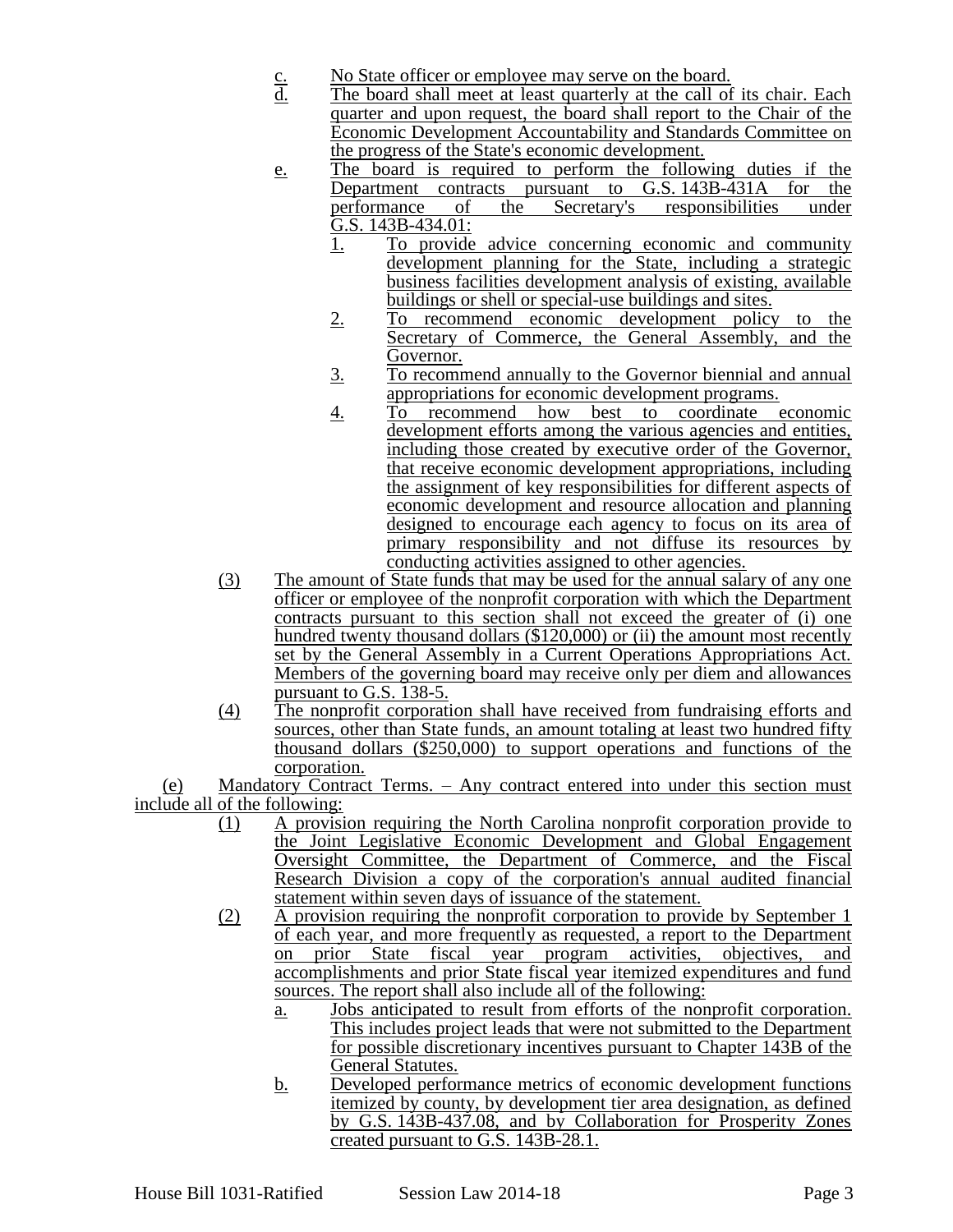- c. Any proposed amendments to the areas of expertise required to be represented on the governing board of the nonprofit corporation.
- d. A detailed explanation of how annual salaries are determined, including base pay schedules and any additional salary amounts or bonuses that may be earned as a result of job performance. The explanation shall include the proportion of State and private funds for each position and shall include the means used by the nonprofit corporation to foster employee efforts for economic development in rural and low-income areas in the State. Any bonuses paid to employees shall be based upon overall job performance and not be based on a specific project lead.
- Any other information requested by the Department.
- (3) A provision providing that, upon termination of the contract, or upon dissolution of, or repeal by the General Assembly of, the charter of the nonprofit corporation with which the Department has contracted under this section, all assets and funds of the nonprofit corporation, including interest on funds, financial and operational records, and the right to receive future funds pursuant to the contract, will be surrendered to the Department within 30 days of the termination, dissolution, or repeal. During the 30-day period, the corporation may not further encumber any assets or funds. For purposes of this subdivision, assets and funds of the nonprofit corporation include assets and funds of any subsidiary or affiliate of the nonprofit corporation. An affiliate of the nonprofit corporation exists when both are directly or indirectly controlled by the same parent corporation or by the same or associated financial interests by stock ownership, interlocking directors, or by any other means whatsoever, whether the control is direct or through one or more subsidiary, affiliated, or controlled corporations.
- (4) A provision providing that the nonprofit corporation shall adopt and publish a resolution or policy containing a conflict of interest policy and gift policy to guide actions by the governing board members, officers, and employees of the nonprofit corporation in the performance of their duties.
- (5) The conflict of interest policy required by subdivision (4) of this subsection shall contain at a minimum the information in this subdivision. No subject person of the nonprofit corporation may take any official action or use the subject person's official position to profit in any manner the subject person, the subject person's immediate family, a business with which the subject person or the subject person's immediate family has a business association, or a client of the subject person or the subject person's immediate family with whom the subject person, or the subject person's immediate family, has an existing business relationship. No subject person shall attempt to profit from a proposed project lead if the profit is greater than that which would be realized by other persons living in the area where the project lead is located. If the profit under this subdivision would be greater for the subject person than other persons living in the area where the project lead is located, not only shall the subject person abstain from voting on that issue, but once the conflict of interest is apparent, the subject person shall not discuss the project lead with any other subject person or representative of the Department except to state that a conflict of interest exists. Under this subdivision, a subject person is presumed to profit if the profit would be realized by the subject person, the subject person's immediate family, a business with which the subject person or the subject person's immediate family has a business association, or a client of the subject person or the subject person's immediate family with whom the subject person, or the subject person's immediate family, has an existing business relationship with a company that is the subject of a proposed project lead. No subject person, in contemplation of official action by the subject person, or in reliance on information that was made known to the subject person in the subject person's official capacity and that has not been made public, shall (i) acquire a pecuniary interest in any property, transaction, or enterprise or gain any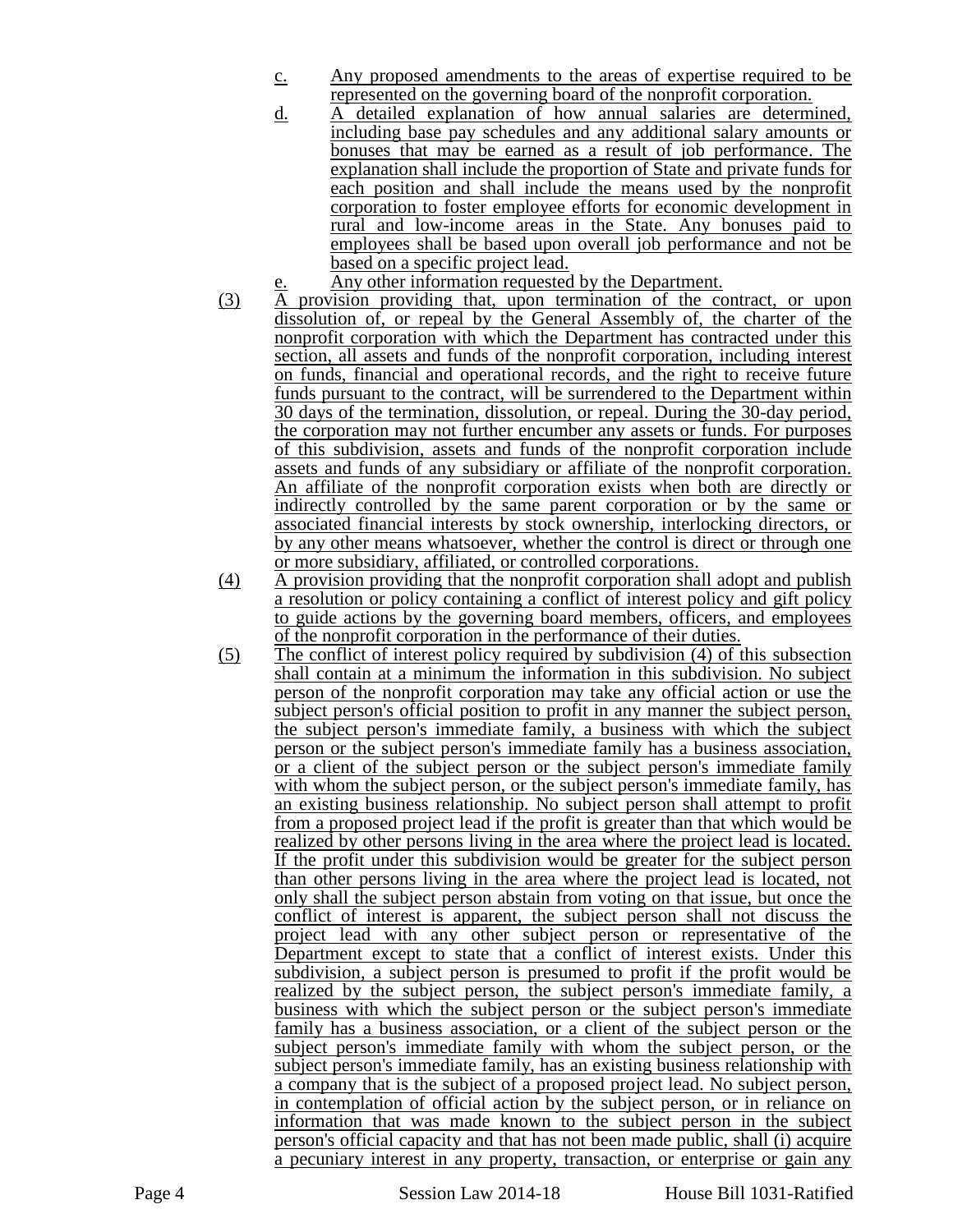pecuniary benefit that may be affected by such information or official action or (ii) intentionally aid another to do any of the above acts. As used in this subdivision, the following terms mean:

- a. Board. The governing board of the nonprofit corporation with which the Department contracts pursuant to this section.
- b. Board member. A member of the board.
- $\overline{c}$ . Business association. A director, employee, officer, or partner of a business entity, or owner of more than ten percent  $(10\%)$  interest in any business entity.
- d. Subject person. A board member, officer, or employee of the nonprofit corporation.
- e. Department. The Department of Commerce.<br><u>f.</u> Immediate family. Spouse, children, parents,
- Immediate family. Spouse, children, parents, brothers, and sisters.
- g. Official action. Actions taken in connection with the subject person's duties, including, but not limited to, voting on matters before the board, proposing or objecting to proposals for economic development actions by the Department, discussing economic development matters with other subject persons or Department staff in an effort to further the matter after the conflict of interest has been discovered, or taking actions in the course and scope of the position as a subject person and actions leading to or resulting in profit.
- h. Profit. Receive monetary or economic gain or benefit, including an increase in value whether or not recognized by sale or trade.
- (6) The gift policy required by subdivision (4) of this subsection shall at a minimum prohibit an employee, officer, or member of the board of the corporation from knowingly accepting a gift from a person whom the employee, officer, or member of the board knows or has reason to know (i) is seeking to do business of any kind in the State or (ii) has financial interests that may be substantially and materially affected, in a manner distinguishable from the public generally, by the performance or nonperformance of official duties of the employee, officer, or member of the board. This prohibition shall not apply to either of the following:
	- a. Gifts given to the employee, officer, or member of the board where the gift is food or beverages, transportation, lodging, entertainment or related expenses associated with industry recruitment, promotion of international trade, or the promotion of travel and tourism, and the employee, officer, or member of the board is responsible for conducting the business on behalf of the State, provided (i) the employee, officer, or member of the board did not solicit the gift and did not accept the gift in exchange for the performance or nonperformance of corporate duties, and (ii) the employee, officer, or member of the board reports electronically to the corporation within 30 days of receipt of the gift, including a description and value of the gift and a description of how the gift contributed to industry recruitment, promotion of international trade, or the promotion of travel and tourism.
	- b. Gifts of personal property valued at less than one hundred dollars (\$100.00) given to the employee, officer, or member of the board in the commission of corporate duties if the gift is given as a personal gift in another country as part of an overseas trade mission and the giving and receiving of such personal gifts is considered a customary protocol in the other country.
- (7) A provision providing that the nonprofit corporation maintain a record containing the name of all persons who have contributed to the nonprofit corporation, the date of each contribution, and the aggregate total of all contributions to the nonprofit corporation. The nonprofit corporation shall include the record in the report required to be filed with the Department pursuant to subdivision (2) of subsection (e) of this section.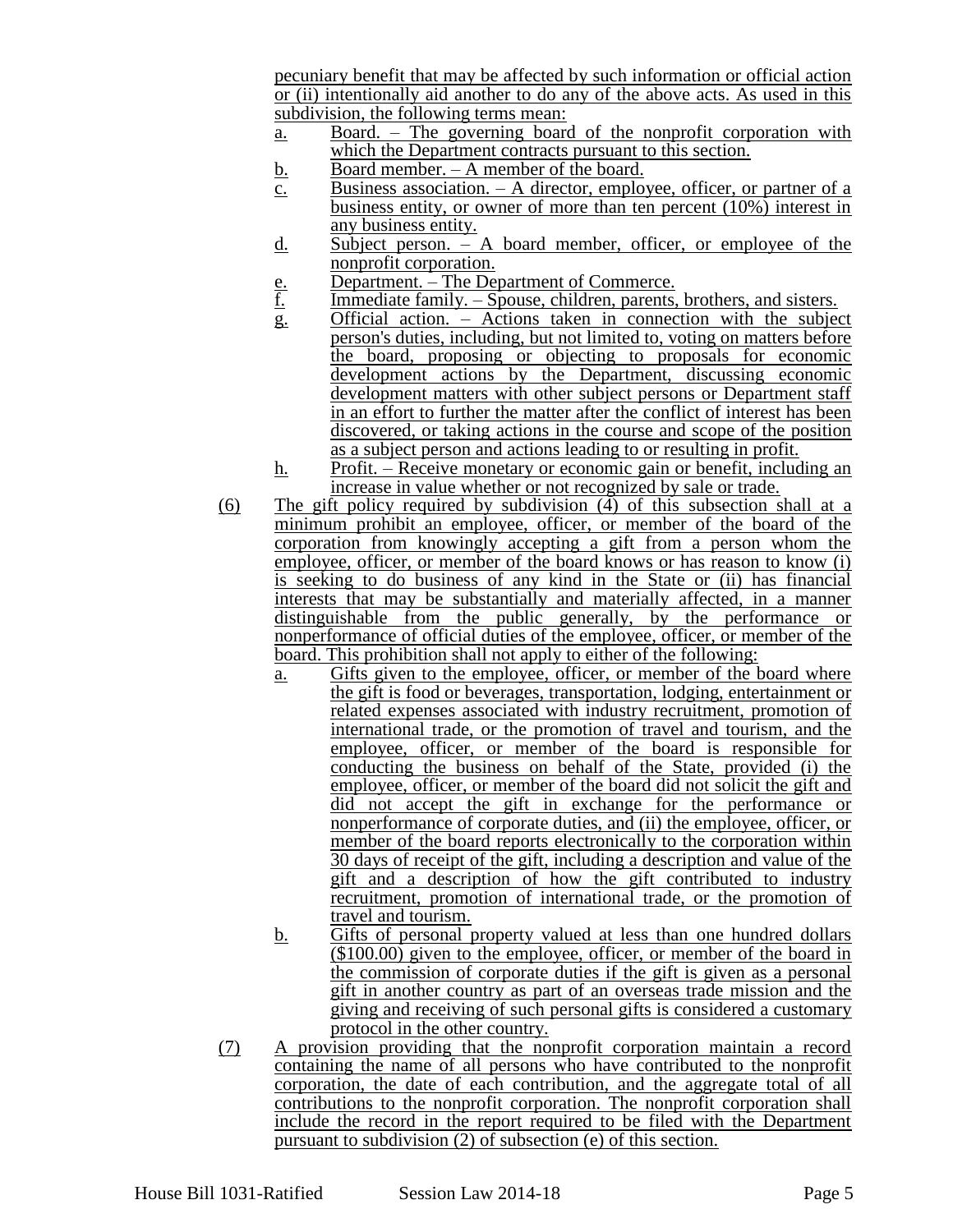- (8) A provision requiring the nonprofit corporation to maintain separate accounting records for and separate accounts for State and private funds and prohibiting any commingling of State and private funds. Records and accounts must be maintained according to generally accepted accounting principles.
- (9) A provision stating that the nonprofit corporation will not engage in the awarding of grants of the public or private funds of the nonprofit corporation.
- (10) A provision limiting the term of the contract to no more than five years. The term of the contract may be extended in one-year increments up to four times after no less than four-fifths of the original contract term has passed. A contract extension may not extend the remaining term of the contract, including the term of the extension, to more than two years. Nothing in this subdivision shall be construed as a prohibition against entering into a new contract with the nonprofit corporation.
- (11) A provision prohibiting the use of State funds for the severance pay of the chief executive officer and other officers of the nonprofit corporation and otherwise limiting the severance pay from funds other than State funds to no more than the lesser of the following:
	- a. The salary limitation contained in subdivision (3) of subsection (d) of this section.
	- b. The salary limitation contained in subdivision (3) of subsection (d) of this section multiplied by a fraction, the numerator of which is the number of whole years the chief officer has been chief officer of the corporation and the denominator of which is four.
- (12) A provision requiring annual certification by the nonprofit corporation that it is in compliance with the following:
	- a. The requirements of Chapter 55A of the General Statutes.
	- b. The requirements of each of the provisions listed in subsection (e) of this section. For any provision in this subsection that the nonprofit corporation did not comply with, the corporation shall provide a detailed explanation of the circumstances and time of the noncompliance.
- (13) A provision requiring the nonprofit corporation to comply with and perform the duties set out in G.S. 143B-434.2 in the event the Department contracts with the nonprofit corporation to promote and market tourism.
- (14) A provision requiring the nonprofit corporation to receive from fund-raising efforts and sources other than State funds an amount totaling at least five million seven hundred fifty thousand dollars (\$5,750,000) during the term of the contract to support operations and functions of the corporation. The corporation shall raise at least seven hundred fifty thousand dollars (\$750,000) during the first year of the term of the contract and shall raise at least one million two hundred fifty thousand dollars (\$1,250,000) during each subsequent year of the term of the contract. Amounts raised prior to entering the contract or during a year preceding the current year of the contract shall not apply to the amount required to be raised during the current year.
- (15) A provision that the limitation of G.S. 143C-6-8 applies.
- (16) For any entity reported pursuant to subdivision (6) of subsection (f) of this section for a gift, contribution, or item or service of value for which fair market value exceeds one thousand dollars (\$1,000) and was not paid, a provision requiring the nonprofit corporation to publish within seven days of the award: (i) the entity, (ii) the fair market value and description of that which was received from the entity by the nonprofit corporation or the affiliate entity of the corporation, and (iii) the date and amount of the award to the entity. This publication requirement is satisfied if the Department publishes the information required in this subdivision within seven days of the award either separately or as part of a press release concerning the award.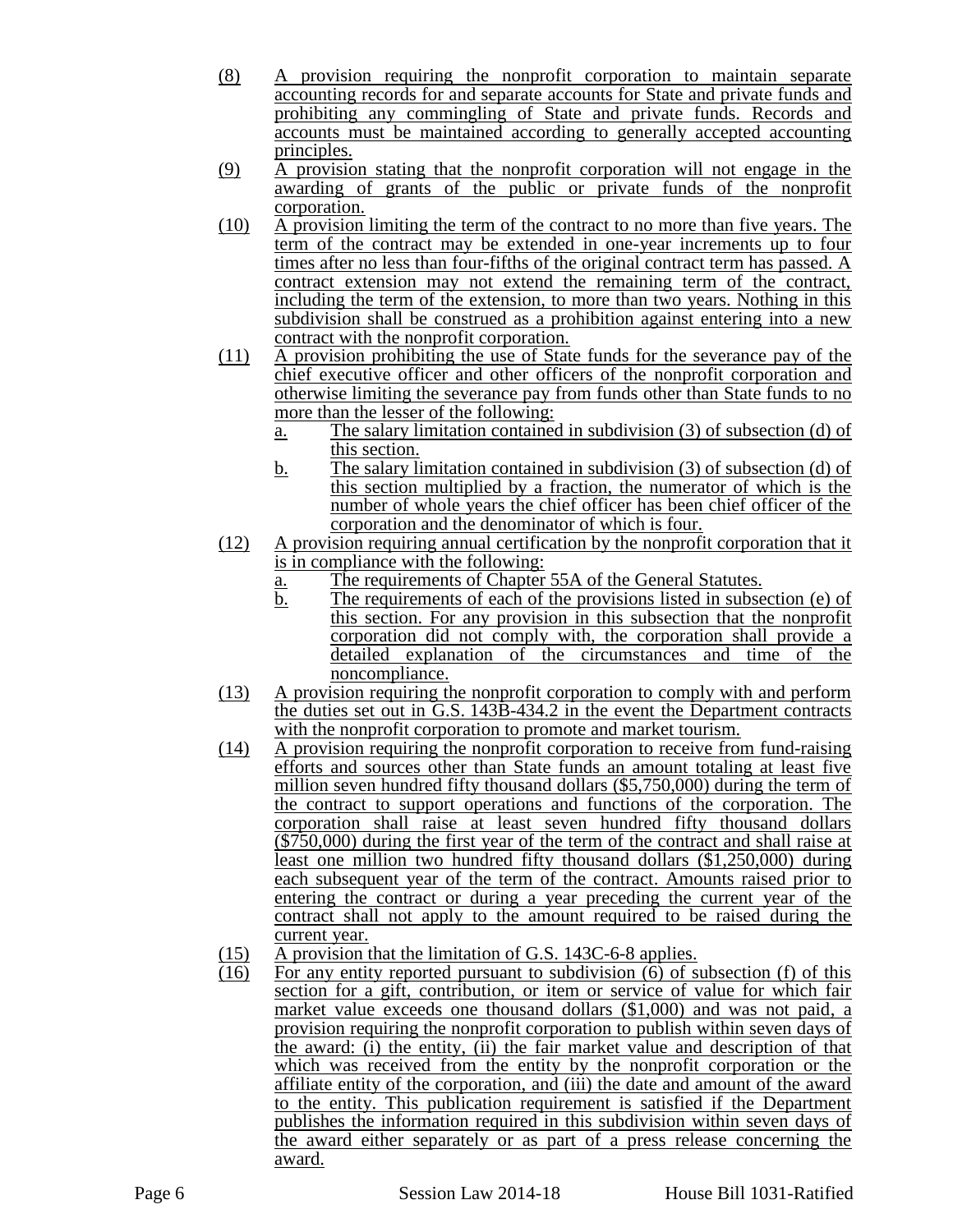(f) Report. – By September 30 of each year, and more frequently as requested, the Department shall submit a report to the Joint Legislative Commission on Governmental Operations, the Joint Legislative Economic Development and Global Engagement Oversight Committee, and the Fiscal Research Division on any performance for which the Department has contracted pursuant to this section. The report shall contain, at a minimum, each of the following:

- (1) A copy of the most recent report required by the Department pursuant to subdivision (2) of subsection (e) of this section.
- (2) An executive summary of the report required by subdivision (1) of this subsection.
- (3) A listing of each entity referred to the Department by a North Carolina nonprofit corporation with which the Department contracts pursuant to this section and any other information the Secretary determines is necessary or that is specifically requested in writing.
- (4) An explanation of the response by the Department to any notifications of noncompliance submitted to the Department by the nonprofit corporation, as required by G.S. 143B-431A(e), including actions taken by the Department to prevent repeat or similar instances of noncompliance.
- (5) For each activity in which the Secretary of Commerce solicits funds for the corporation, as permitted by subsection (i) of this section, a listing of each activity, including the date and the name of each person or entity from whom funds were solicited.
- (6) If the nonprofit corporation or any affiliated entity of the corporation has received, directly or indirectly, any gift, contribution, or item or service of value for which fair market value was not paid and if an entity making the gift or contribution receives an award, a list of the entity and the amount of the award.

(g) Public Funds. – A North Carolina nonprofit corporation with which the Department contracts pursuant to this section shall comply with the requirements provided in this subsection regarding the use of State funds.

- (1) Interest earned on State funds after receipt of the funds by the nonprofit corporation shall be used for the same purposes for which the principal was to be used.
- (2) The travel and personnel policies and regulations of the State of North Carolina Budget Manual limiting reimbursement for expenses of State employees apply to reimbursements for expenses of officers, employees, or members of a governing board of the nonprofit corporation. Deviations from the policies and regulations shall be approved by the Secretary.
- (3) State funds shall not be used to hire a lobbyist.

(h) Applicable Laws. – A North Carolina nonprofit corporation with which the Department contracts pursuant to this section is subject to the requirements of (i) Chapter 132 of the General Statutes and (ii) Article 33C of Chapter 143 of the General Statutes. Officers, employees, and members of the governing board of the corporation are public servants, as defined in G.S. 138A-3, and are subject to the requirements of Chapter 138A of the General Statutes. Officers, members of the governing board, and employees of the corporation whose annual compensation is equal to or greater than sixty thousand dollars (\$60,000) are subject to G.S. 138A-22.

(i) Prohibition. – A State officer or employee, other than the Secretary of Commerce, shall not solicit funds for a North Carolina nonprofit corporation with which the Department contracts pursuant to this section. The Secretary of Commerce may solicit funds for the nonprofit corporation pursuant to G.S. 138A-31(b)(5).

(j) Benefits. – An officer, employee, or member of a governing board of a North Carolina nonprofit corporation with which the Department contracts pursuant to this section is not a State employee, is not covered by Chapter 126 of the General Statutes, and is not entitled to State-funded employee benefits, including membership in the Teachers' and State Employees' Retirement System and the State Health Plan for Teachers and State Employees."

(k) Raised Funds. – For funds raised from sources other than State funds by the nonprofit corporation, at least twenty-five percent (25%) of the funds shall be used for the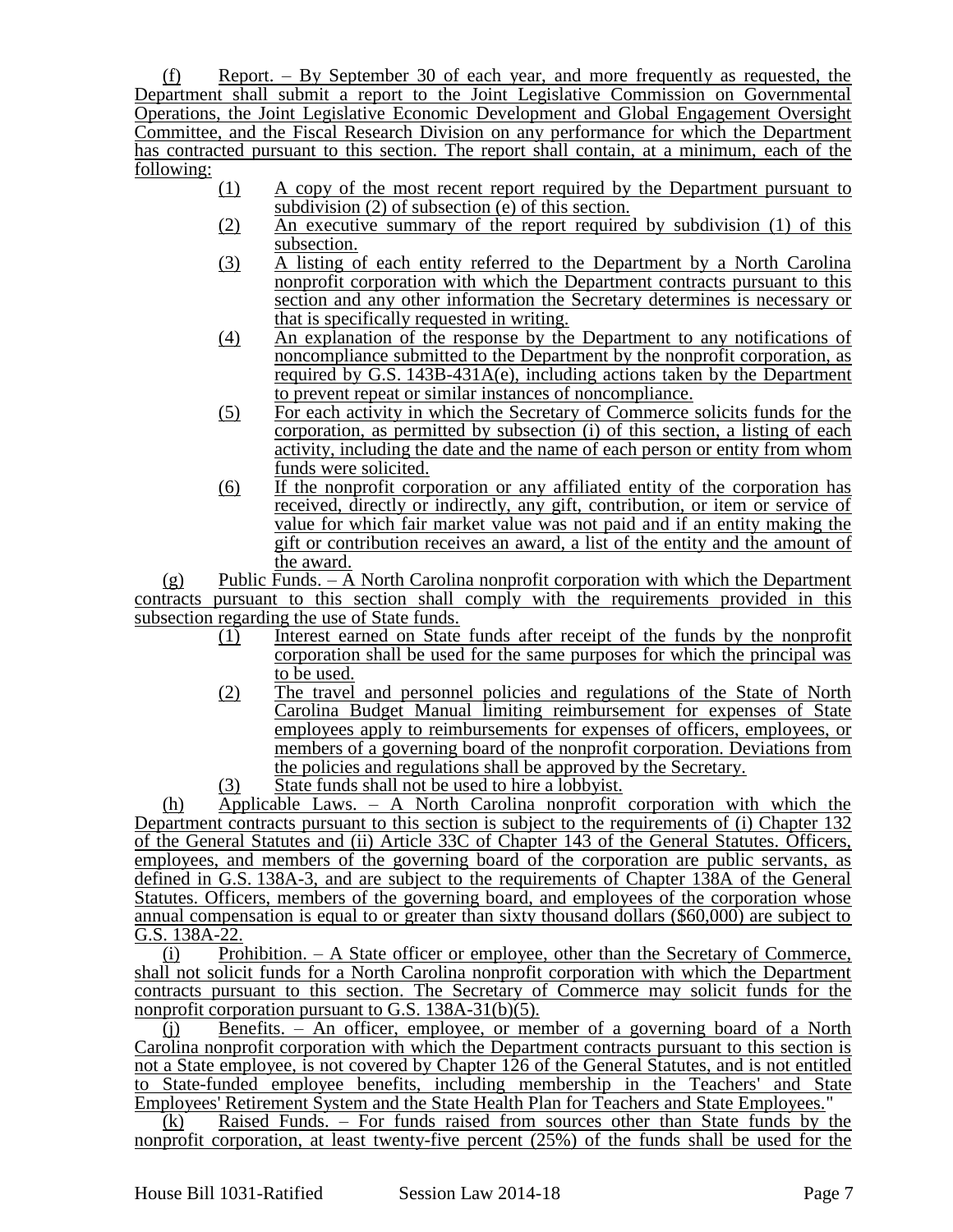benefit of or for salaried positions located in or working solely on development in development tier one or two areas, as defined in G.S. 143B-437.08."

**SECTION 1.1.(b)** G.S. 143B-431A(i), as enacted by this act, does not apply to employees of the Department of Commerce, other than employees involved in the recommendation and administration of State economic development incentive programs, prior to the time the Department contracts with a North Carolina nonprofit corporation pursuant to this act.

## **SECTION 1.1.(c)** G.S. 132-6(d) reads as rewritten:

"(d) Notwithstanding the provisions of subsections (a) and (b) of this section, public records relating to the proposed expansion or location of specific business or industrial projects may be withheld so long as their inspection, examination or copying would frustrate the purpose for which such public records were created; provided, however, that nothing herein shall be construed to permit the withholding of public records relating to general economic development policies or activities. Once the State, a local government, or the specific business has announced a commitment by the business to expand or locate a specific project in this State or a final decision not to do so and the business has communicated that commitment or decision to the State or local government agency involved with the project, and that the business will receive a discretionary incentive for the project pursuant to Chapter 143B of the General Statutes, the provisions of this subsection allowing public records to be withheld by the agency no longer apply. If the specific business has requested discretionary incentives for the project pursuant to Chapter 143B of the General Statutes, but decides to not expand or locate the project in this State or does not receive such discretionary incentives, then the only records that are subject to disclosure pursuant to this Chapter are the records submitted to the Department of Commerce by the nonprofit corporation with which the Department contracts pursuant to G.S. 143B-431A. If a business decides to expand or locate a specific project in this State, but the nonprofit corporation with which the Department contracts pursuant to G.S. 143B-431A does not submit any documentation to the Department regarding a request for any discretionary incentives by the State pursuant to Chapter 143B of the General Statutes, and the business does not receive any such discretionary incentives, then any records regarding such project are not subject to disclosure pursuant to this Chapter. Once the provisions of this subsection no longer apply, the agency shall disclose as soon as practicable, and within 25 business days, public records requested for the announced project that are not otherwise made confidential by law. An announcement that a business or industrial project has committed to expand or locate in the State shall not require disclosure of local government records relating to the project if the business has not selected a specific location within the State for the project. Once a specific location for the project has been determined, local government records must be disclosed, upon request, in accordance with the provisions of this section. For purposes of this section, "local government records" include records maintained by the State that relate to a local government's efforts to attract the project."

**SECTION 1.2.(a)** G.S. 143B-434 is repealed.

**SECTION 1.2.(b)** G.S. 143B-434.01 reads as rewritten:

## "**§ 143B-434.01. Comprehensive Strategic Economic Development Plan.**

- (a) Definitions. The following definitions apply in this section:
	- (1) Board. The Economic Development Board.
	- … (6) Secretary. – The Secretary of Commerce or the governing board of a North Carolina nonprofit corporation with which the Department contracts pursuant to G.S. 143B-431A for the performance of the Secretary's responsibilities under this section.

(b) Board to Prepare Plan. – The Board Secretary shall prepare review and update the existing Plan by April 1, 1994.on or before April 1 of each year. The Board shall review and update this Plan by April 1 of each year. The original Plan shall cover a period of four years and each annual update shall extend the time frame by one year so that a four-year plan is always in effect. The Board-Secretary shall provide copies of the Plan and each annual update to the Governor and the Joint Legislative Commission on Governmental Operations. The Plan shall encompass all of the components set out in this section.

 $(c)$  Purpose. – The purpose of this section is to require the Board-Secretary to apply strategic planning principles to its economic development efforts. This requirement is expected to result in: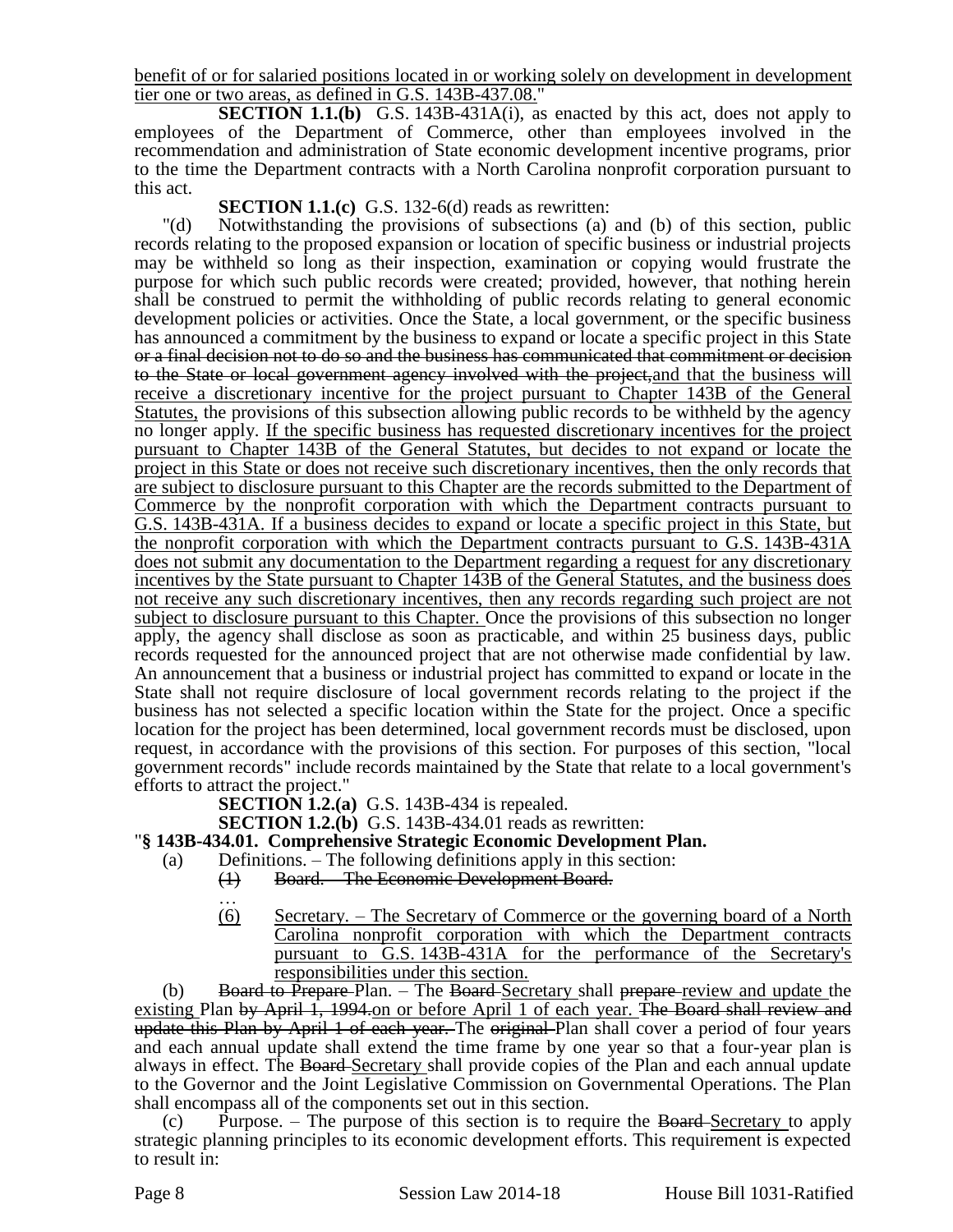- (1) The selection of a set of priority development objectives that recognizes the increasingly competitive economic environment and addresses the changing needs of the State in a more comprehensive manner.
- 

(2) The effective utilization of available and limited resources.<br>
(3) A commitment to achieve priority objectives and to sustain A commitment to achieve priority objectives and to sustain the process.

- (d) (1) Public and Private Input. At each stage as it develops and updates the Plan, the Board Secretary shall solicit input from all parties involved in economic development in North Carolina, including:
	- a. Each of the programs and organizations that, for State budget purposes, identifies economic development as one of its global goals.
	- b. Local economic development departments and regional economic development organizations.
	- c. The Board of Governors of The University of North Carolina.
	- (2) The Board Secretary shall also hold hearings in each of the Regions to solicit public input on economic development before the initial Plan is completed. The purposes of the public hearings are to:
		- a. Assess the strengths and weaknesses of recent regional economic performance.
		- b. Examine the status and competitive position of the regional resource base.
		- c. Identify and seek input on issues that are key to improving the economic well-being of the Region.

The Board Secretary shall hold additional hearings from time to time to solicit public input regarding economic development activities.

(3) Each component of the Plan shall be based on this broad input and, to the extent possible, upon a consensus among all affected parties. The Board Secretary shall coordinate its planning process with any State capital development planning efforts affecting State infrastructure such as roads and water and sewer facilities.

(e) Environmental Scan. – The first step in developing the Plan shall be to develop an environmental scan based on the input from economic development parties and the public and on information about the economic environment in North Carolina. To prepare the scan, the **Board**-Secretary shall gather the following-information required in this subsection and ensure that the information is updated periodically. The updated information may be provided in whatever format and through whatever means is most efficient. The information required to prepare the scan includes all of the following:

… (f) Repealed by Session Laws 2012-142, s. 13.4(a), effective July 1, 2012.

(g) Vision and Mission Statements. – The Board-Secretary shall develop a vision statement for economic development that would describe the preferred future for North Carolina and what North Carolina would be like if all economic development efforts were successful. The Board Secretary shall then develop a mission statement that outlines the basic purpose of each of North Carolina's economic development programs. Because special purpose nonprofit organizations are uniquely situated to conduct the entrepreneurial and high-risk activity of investing in and supporting new business creation in the State, they should be assigned a dominant role in this key component of economic development activity.

(h) Goals and Objectives. – The Board-Secretary, using data from the public input and the environmental scan, shall formulate a list of goals and objectives. Goals shall be long-range, four years or more, and shall address both needs of economically distressed Regions and counties as well as opportunities for Regions and counties not distressed. The goals shall be developed with realism but should also be selected so as to encourage every Region and county within the State to develop to its maximum potential. Objectives shall be one year or less in scope and shall, if achieved, lead to the realization of the goals formulated by the Board-Secretary as provided in this section.

Both goals and objectives should be stated largely in economic terms, that is, they should be related to specific population, employment, demographic targets, or economic sector targets. Both efficiency and equity considerations are to be addressed and balanced with special emphasis placed on the needs of disadvantaged or economically distressed populations and communities. The goals and objectives should not state how the economic targets are to be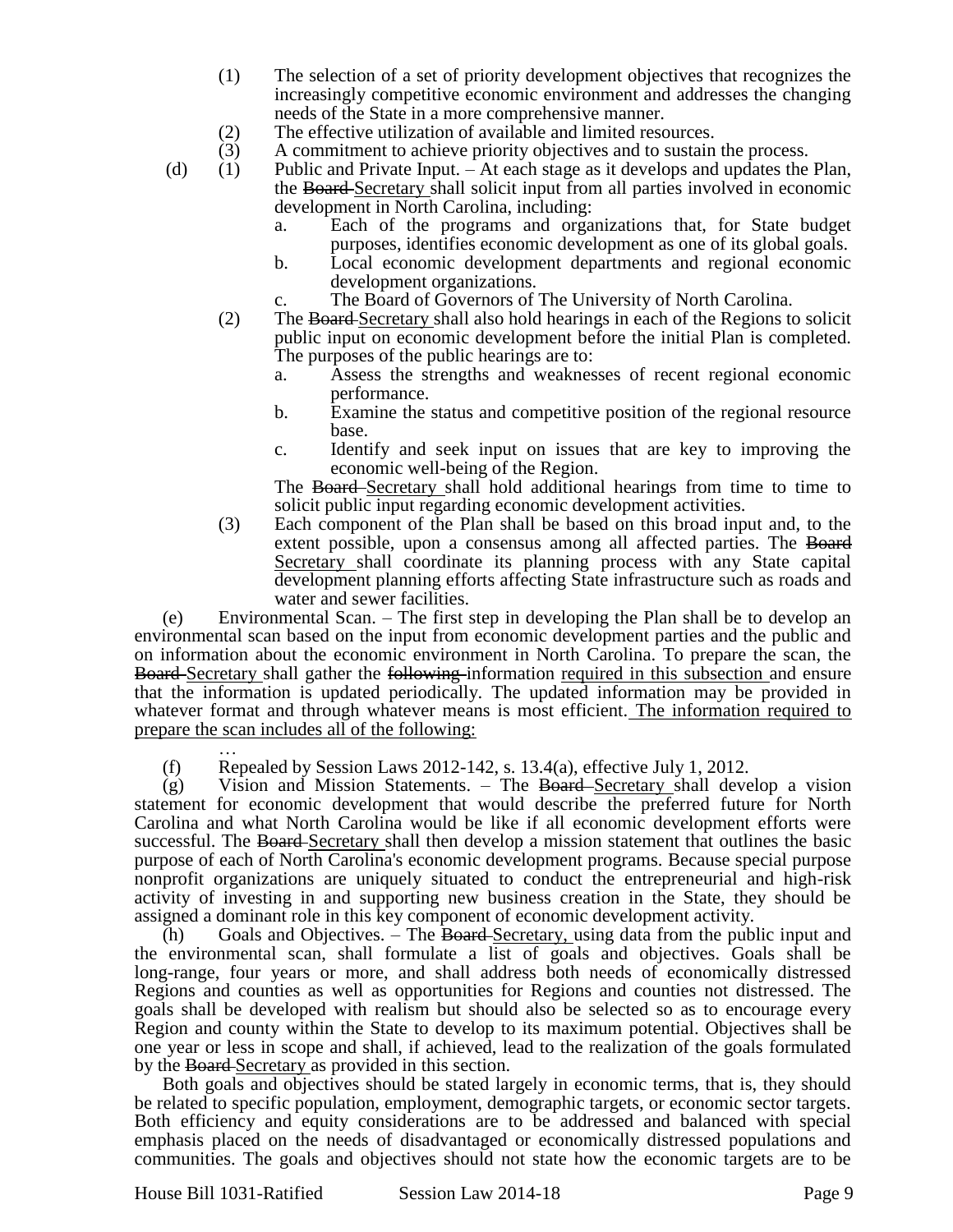reached, but rather what the economic conditions will be if they are obtained. So that the progress of North Carolina's economic development efforts can be monitored, the Board Secretary shall set objectives for each goal that allow measurement of progress toward the goal. Objectives should be quantifiable and time-specific in order to serve as performance indicators.

…  $(i)$  Implementation Plan. – Based upon all of the foregoing steps, the Board-Secretary shall establish an implementation plan assigning to the appropriate parties specific responsibilities for meeting measurable objectives. The implementation plan shall contain all necessary elements so that it may be used as a means to monitor performance, guide appropriations, and evaluate the outcomes of the parties involved in economic development in the State.

 $(k)$  Annual Evaluation. – The Board–Secretary shall annually evaluate the State's economic performance based upon the statistics listed in this subsection and upon the Board's Secretary's stated goals and objectives in its Plan. The statistics upon which the evaluation is made should be available to policymakers. The information may be provided in whatever format and through whatever means is most efficient.

… (l) Accountability. – The Board Secretary shall make all data, plans, and reports available to the General Assembly, the Joint Legislative Commission on Governmental Operations, the Joint Legislative Economic Development and Global Engagement Oversight Committee, the Senate Appropriations Committee on Natural and Economic Resources, and the House of Representatives Appropriations Subcommittee on Natural and Economic Resources at appropriate times and upon request. The Board Secretary shall prepare and make available on an annual basis public reports on each of the major sections of the Plan and the Annual Report indicating the degree of success in attaining each development objective."

**SECTION 1.2.(c)** G.S. 143B-437.03 is repealed.

**SECTION 1.3.** The Department of Commerce shall study and develop a plan for contracting with a North Carolina nonprofit corporation pursuant to G.S. 143B-431A, as enacted by this act, for the performance of economic development activities and duties of the Department. The study shall include each of the following:

- (1) The Department shall develop a plan for private fund-raising efforts for the nonprofit corporation for the performance of economic development functions. The study shall include the creation of a budget for the nonprofit corporation that provides for the performance of core functions of the corporation, including economic development functions, in the absence of private funds. The study shall compare the budget of the Department and the budget developed for the nonprofit corporation according to Department division and budget category, including personal services; purchased services; supplies; property, plant, and equipment; other expenses and adjustments; aid and public assistance; and other budget categories used by the Department. The study shall include a measurement and estimation of expected private fund-raising potential, and the Department shall examine the efforts of other states that have permitted public-private partnerships for economic development activities and report on the source or sources of funds for those partnerships, separately accounting for funds provided by the State and private funds.
- (2) The Department shall report on each performance metric listed in this subdivision. The report shall analyze the Department's performance for each metric for (i) the last full year prior to contracting for performance of the metric and (ii) the annual average for the five-year period preceding contracting for performance of the metric. The performance metrics to be reported upon are as follows:
	- a. For business recruitment:
		- 1. Number of jobs announced by the Department in total.
		- 2. Number of jobs announced resulting from recruitment of new businesses.
		- 3. Number of jobs announced resulting from existing business expansions.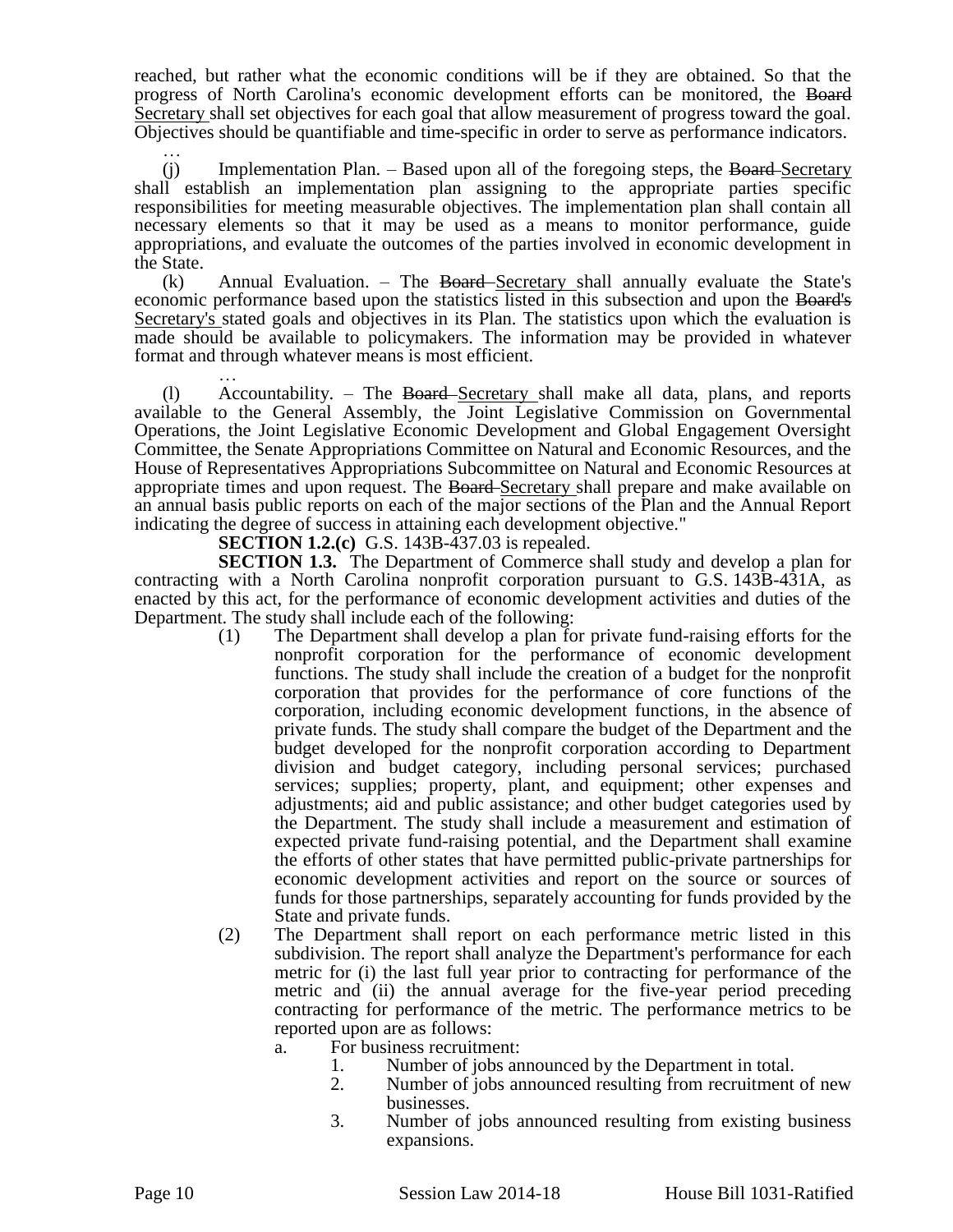- 4. Total U.S. dollar amount of investment resulting from new projects.
- 5. Total U.S. dollar amount of investment resulting from recruitment of new businesses.
- 6. Total U.S. dollar amount of investment resulting from existing business expansions.
- 7. Total U.S. dollar amount of foreign direct investment.
- b. For business services:
	- 1. Number of existing businesses receiving support.
	- 2. Number of Business Services Team leads that lead to an expansion of existing businesses.
	- 3. Number of businesses receiving export assistance.
	- 4. Total U.S. dollar amount of exports by assisted companies.
- c. For tourism and marketing:
	- 1. Number of consumer inquiries about travel to North Carolina.<br>2. Total U.S. dollar amount of spending by visitors while in
	- 2. Total U.S. dollar amount of spending by visitors while in North Carolina.
	- 3. Total U.S. dollar amount of State and local tax revenues resulting from visitors' spending while in North Carolina.
	- 4. Number of business inquiries for business relocation, investment, and expansion.
- d. Any other information or performance metrics allowing comparison between departmental and corporate performance for any other economic development division in the Department for which the Department contracts for performance with a North Carolina nonprofit corporation pursuant to this act.
- e. Any other information or performance metrics deemed useful or necessary by the Department in the listed areas or other areas.

The Department shall make a report to the Office of State Budget Management, to the Joint Legislative Commission on Governmental Operations, to the Joint Legislative Economic Development and Global Engagement Oversight Committee, and to the Fiscal Research Division no later than December 1, 2014.

The Department shall require the nonprofit corporation to include in each report mandated by G.S.  $143B-431A(e)(2)$  an analysis of the corporation's performance and a comparison to departmental performance using the same performance metrics studied and reported by the Department, as required by subdivision (2) of this section.

# **SECTION 1.4.** G.S. 126-5 reads as rewritten:

## "**§ 126-5. Employees subject to Chapter; exemptions.**

- … (c2) The provisions of this Chapter shall not apply to:
	- … (5) Officers, employees, and members of the governing board of a North Carolina nonprofit corporation with which the Department of Commerce has contracted pursuant to the authority granted in G.S. 143B-431A.
- … (d) (1) Exempt Positions in Cabinet Department. – Subject to the provisions of this Chapter, which is known as the State Personnel Act, the Governor may designate a total of 1,000 exempt positions throughout the following departments:
	- … (2b) Designation of Liaison Positions. **–** Liaisons to the Collaboration for Prosperity Zones set out in G.S. 143B-28.1 for the Departments of Commerce, Environment and Natural Resources, and Transportation are designated as exempt. …."

**SECTION 1.5.** Section 15.7A of S.L. 2013-360 is repealed.

**SECTION 1.6.** Section 1.5 of this act is effective when it becomes law. The remainder of this Part becomes effective July 1, 2014.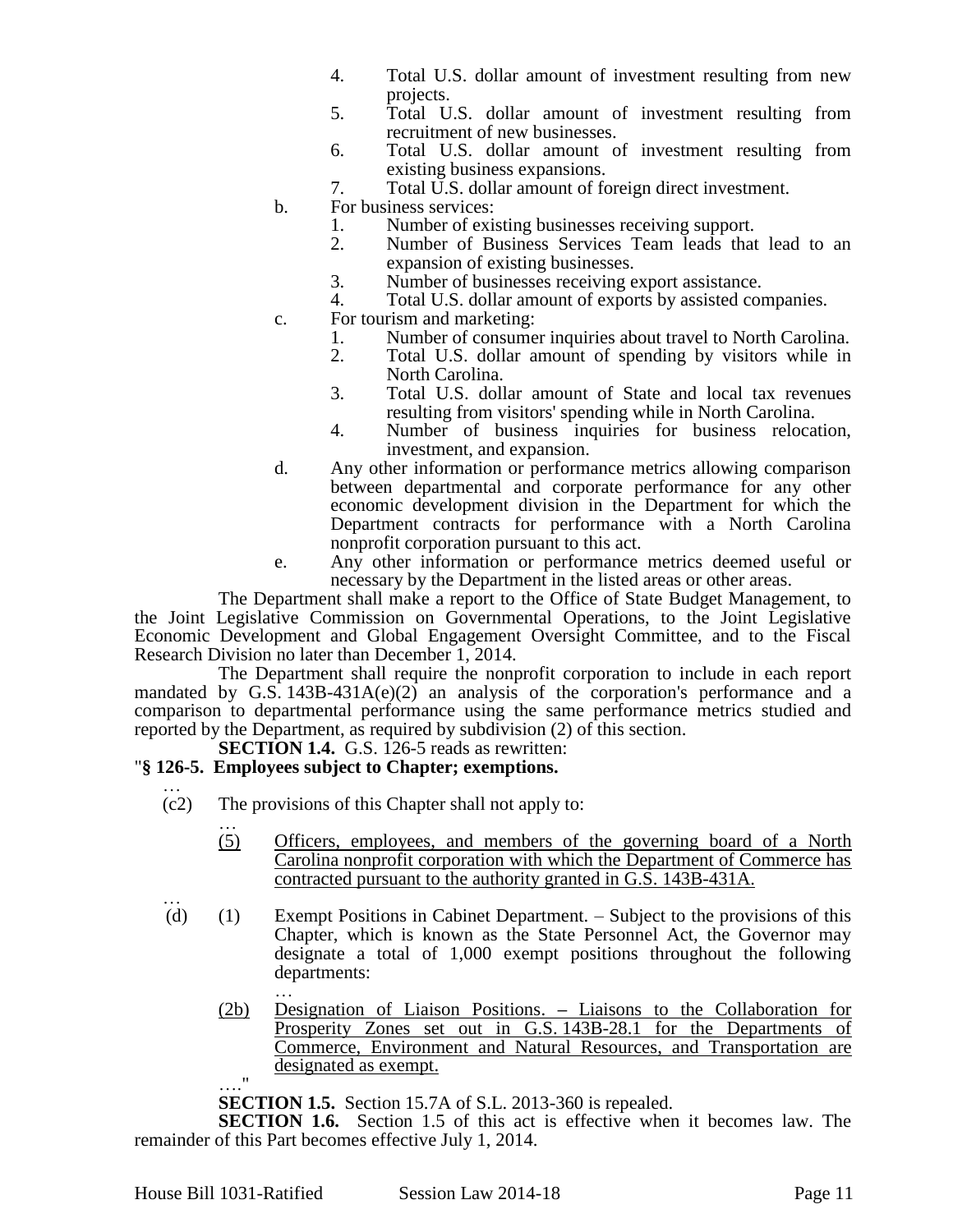## **PART II. MODIFY NORTH CAROLINA BOARD OF SCIENCE AND TECHNOLOGY**

**SECTION 2.1.** Part 18 of Article 10 of Chapter 143B of the General Statutes reads as rewritten:

"Part 18. North Carolina Board of Science and Technology. Science, Technology, and Innovation.

## "**§ 143B-472.80. North Carolina Board of Science and Technology; Science, Technology, and Innovation; creation; powers and duties.**

The North Carolina Board of Science and Technology Science, Technology, and Innovation of the Department of Commerce is created. The Board has the following powers and duties:

… (4) To advise and make recommendations to the Governor, the General Assembly, the Secretary of Commerce, and the Economic Development Board-any North Carolina nonprofit corporation with which the Department of Commerce contracts pursuant to G.S. 143B-431A on the role of science and technology science, technology, and innovation in the economic growth and development of North Carolina.

#### … "**§ 143B-472.81. North Carolina Board of Science and Technology; Science, Technology, and Innovation; membership; organization; compensation; staff services.**

(a) The North Carolina Board of <del>Science and Technology</del>-Science, Technology, and Innovation consists of the Governor, the Secretary of Commerce, and  $17-23$  members appointed as follows: the Governor shall appoint one member from the University of North Carolina at Chapel Hill, one member from North Carolina State University at Raleigh, and two members from other components of the University of North Carolina, one of which shall be from a historically black college or university, all nominated by the President of the University of North Carolina; one member from Duke University, nominated by the President of Duke University; one member from a private college or university, other than Duke University, in North Carolina, nominated by the President of the Association of Private Colleges and Universities; one member of the North Carolina Community College System; one member representing K-12 public education; one member from the Research Triangle Institute, nominated by the executive committee of the board of that institute; one member from the Microelectronics Center of North Carolina, nominated by the executive committee of the board of that center; one member from the North Carolina Biotechnology Center, nominated by the executive committee of the board of that center; four six members from private industry in North Carolina, at least one of whom shall be a professional engineer registered pursuant to Chapter 89C of the General Statutes or a person who holds at least a bachelors degree in engineering from an accredited college or university; and two members from public agencies in North Carolina. Carolina; and seven at-large members. Two members shall be appointed by the General Assembly, one shall be appointed upon the recommendation of the President Pro Tempore of the Senate, and one shall be appointed upon the recommendation of the Speaker of the House of Representatives in accordance with G.S. 120-121. The nominating authority for any vacancy on the Board among members appointed by the Governor shall submit to the Governor two nominations for each position to be filled, and the persons so nominated shall represent different disciplines.

## **SECTION 2.2.** G.S. 143B-437.80 reads as rewritten:

## "**§ 143B-437.80. North Carolina SBIR/STTR Incentive Program.**

Program. – There is established the North Carolina SBIR/STTR Incentive Program to be administered by the North Carolina Board of Science and Technology.Science, Technology, and Innovation. In order to foster job creation and economic development in the State, the Board may provide grants to eligible businesses to offset costs associated with applying to the United States Small Business Administration for Small Business Innovative Research (SBIR) grants or Small Business Technology Transfer Research (STTR) grants. The grants shall be paid from the One North Carolina Small Business Account established in G.S. 143B-437.71. …

(c) Grant. – The North Carolina Board of Seience and TechnologyScience, Technology, and Innovation may award grants to reimburse an eligible business for up to fifty percent (50%)

…."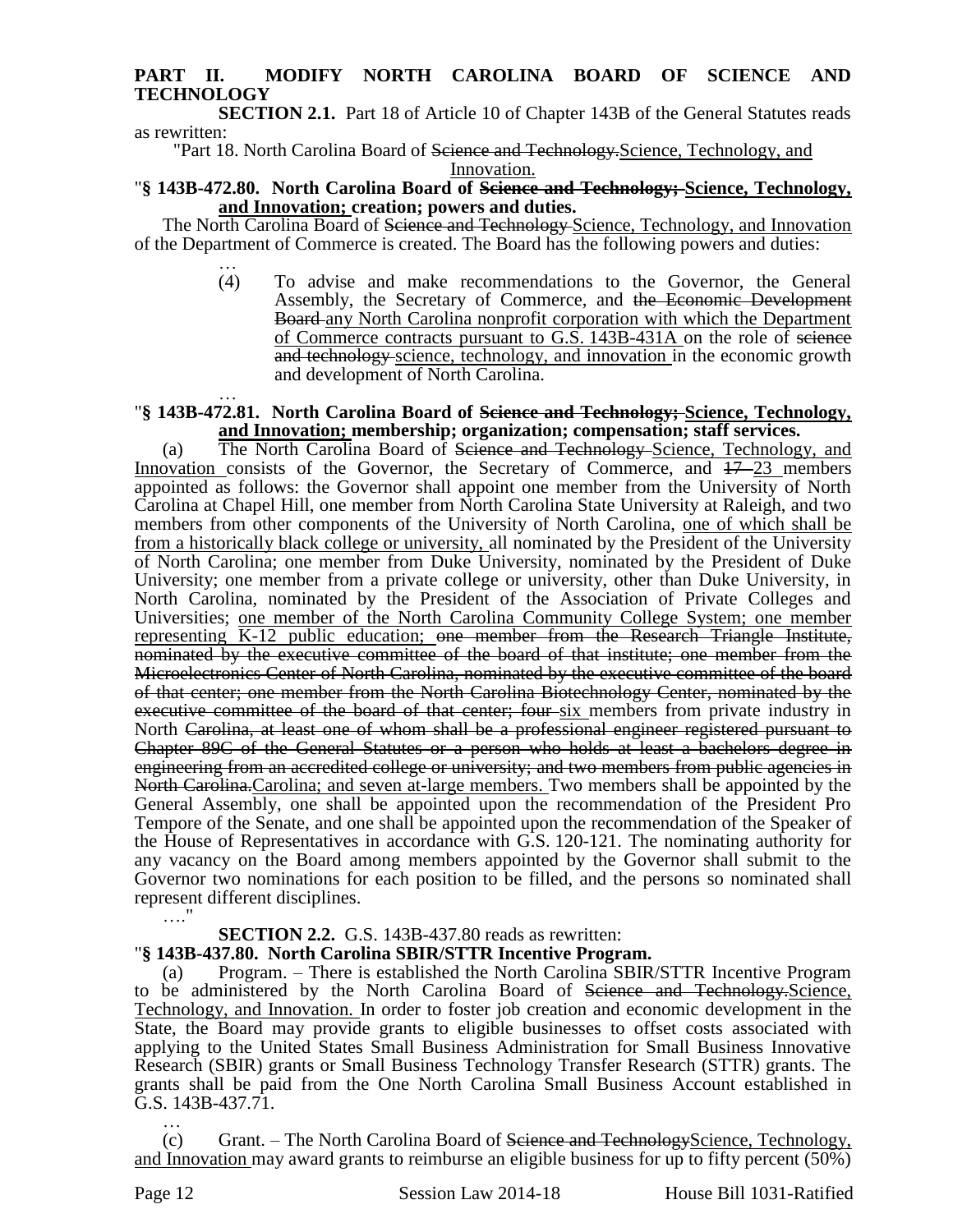of the costs of preparing and submitting a SBIR/STTR Phase I proposal, up to a maximum of three thousand dollars (\$3,000). A business may receive only one grant under this section per year. A business may receive only one grant under this section with respect to each federal proposal submission. Costs that may be reimbursed include costs incurred directly related to preparation and submission of the grant such as word processing services, proposal consulting fees, project-related supplies, literature searches, rental of space or equipment related to the proposal preparation, and salaries of individuals involved with the preparation of the proposals. Costs that shall not be reimbursed include travel expenses, large equipment purchases, facility or leasehold improvements, and legal fees.

(d) Application. – A business shall apply, under oath, to the North Carolina Board of Science and Technology Science, Technology, and Innovation for a grant under this section on a form prescribed by the Board that includes at least all of the following:

#### **SECTION 2.3.** G.S. 143B-437.81 reads as rewritten:

…."

#### "**§ 143B-437.81. North Carolina SBIR/STTR Matching Funds Program.**

(a) Program. – There is established the North Carolina SBIR/STTR Matching Funds Program to be administered by the North Carolina Board of <del>Science and Technology.</del> Science, Technology, and Innovation. In order to foster job creation and economic development in the State, the Board may provide grants to eligible businesses to match funds received by a business as a SBIR or STTR Phase I award and to encourage businesses to apply for Phase II awards.

… (c) Grant. – The North Carolina Board of Science and Technology Science, Technology, and Innovation may award grants to match the funds received by a business through a SBIR/STTR Phase I proposal up to a maximum of one hundred thousand dollars (\$100,000). Seventy-five percent (75%) of the total grant shall be remitted to the business upon receipt of the SBIR/STTR Phase I award and application for funds under this section. Twenty-five percent (25%) of the total grant shall be remitted to the business upon submission by the business of the Phase II application to the funding agency and acceptance of the Phase I report by the funding agency. A business may receive only one grant under this section per year. A business may receive only one grant under this section with respect to each federal proposal submission. Over its lifetime, a business may receive a maximum of five awards under this section.

(d) Application. – A business shall apply, under oath, to the North Carolina Board of Science and Technology Science, Technology, and Innovation for a grant under this section on a form prescribed by the Board that includes at least all of the following:

> …." **SECTION 2.4.** This Part becomes effective July 1, 2014.

#### **PART III. CREATION OF COLLABORATION FOR PROSPERITY ZONES**

**SECTION 3.1.** Intent to create Collaboration for Prosperity Zones. – It is the intent of the General Assembly to establish geographically uniform zones in this State to facilitate collaborative and coordinated planning and use of resources, to improve cooperation with other governmental and nonprofit entities at the local and regional level, to facilitate administrative efficiencies within State government, to receive advice on economic development issues by local boards established by a North Carolina nonprofit corporation with which the Department of Commerce contracts, and, to the extent feasible, to establish one-stop sources in each region for citizens and businesses seeking State services at a regional level.

**SECTION 3.2.** Article 1 of Chapter 143B of the General Statutes is amended by adding a new section to read:

#### "**§ 143B-28.1. Create Collaboration for Prosperity Zones.**

For purposes of enhanced collaboration and cooperation between governmental agencies, planning, use of resources, and improved efficiency at a regional level, the State is hereby divided into eight permanent zones as follows:

> (1) Western Region, consisting of Buncombe, Cherokee, Clay, Graham, Haywood, Henderson, Jackson, Macon, Madison, Polk, Rutherford, Swain, and Transylvania Counties.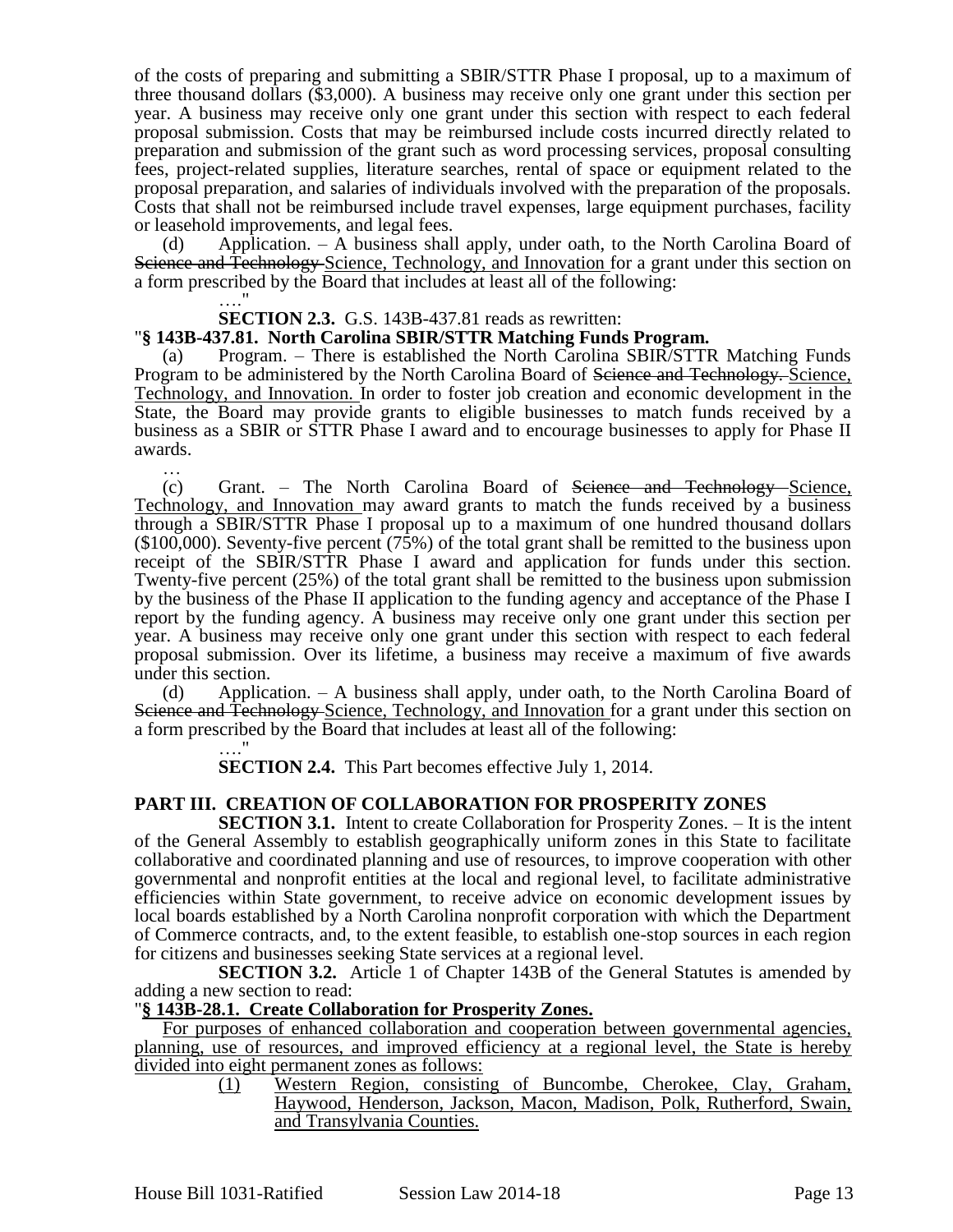- (2) Northwest Region, consisting of Alleghany, Ashe, Alexander, Avery, Burke, Caldwell, Catawba, McDowell, Mitchell, Watauga, Wilkes, and Yancey Counties.
- (3) Southwest Region, consisting of Anson, Cabarrus, Cleveland, Gaston, Iredell, Lincoln, Mecklenburg, Rowan, Stanly, and Union Counties.
- (4) Piedmont-Triad (Central) Region, consisting of Alamance, Caswell, Davidson, Davie, Forsyth, Guilford, Randolph, Rockingham, Stokes, Surry, and Yadkin Counties.
- (5) North Central Region, consisting of Chatham, Durham, Edgecombe, Franklin, Granville, Harnett, Johnston, Lee, Nash, Orange, Person, Vance, Wake, Warren, and Wilson Counties.
- (6) Sandhills (South Central) Region, consisting of Bladen, Columbus, Cumberland, Hoke, Montgomery, Moore, Richmond, Robeson, Sampson, and Scotland Counties.
- (7) Northeast Region, consisting of Beaufort, Bertie, Camden, Chowan, Currituck, Dare, Gates, Halifax, Hertford, Hyde, Martin, Northampton, Pasquotank, Perquimans, Pitt, Tyrrell, and Washington Counties.
- (8) Southeast Region, consisting of Brunswick, Carteret, Craven, Duplin, Greene, Jones, Lenoir, New Hanover, Onslow, Pamlico, Pender, and Wayne

**Counties.**"<br>**SECTION 3.3.** The Departments of Commerce, Environment and Natural Resources, and Transportation, the Community Colleges System Office, and the State Board of Education shall, by January 1, 2015, report to the Joint Legislative Commission on Governmental Operations, the Senate Appropriations/Base Budget Committee, and the House Appropriations Committee on how they plan to establish Collaboration for Prosperity Zones as defined by this act.

**SECTION 3.4.** G.S. 115C-65 reads as rewritten:

#### "**§ 115C-65. State divided into districts.**

The State of North Carolina shall be divided into eight educational districts districts, which shall match the composition of the zones set forth in G.S. 143B-28.1. embracing the counties herein set forth:

## **FIRST DISTRICT**

Beaufort, Bertie, Camden, Chowan, Currituck, Dare, Gates, Hertford, Hyde, Martin, Pasquotank, Perquimans, Pitt, Tyrrell, Washington.

#### **SECOND DISTRICT**

Brunswick, Carteret, Craven, Duplin, Greene, Jones, Lenoir, New Hanover, Onslow, Pamlico, Pender, Sampson, Wayne.

#### **THIRD DISTRICT**

Durham, Edgecombe, Franklin, Granville, Halifax, Johnston, Nash, Northampton, Vance, Wake, Warren, Wilson.

## **FOURTH DISTRICT**

Bladen, Columbus, Cumberland, Harnett, Hoke, Lee, Montgomery, Moore, Richmond, Robeson, Scotland.

## **FIFTH DISTRICT**

Alamance, Caswell, Chatham, Davidson, Forsyth, Guilford, Orange, Person, Randolph, Rockingham, Stokes.

#### **SIXTH DISTRICT**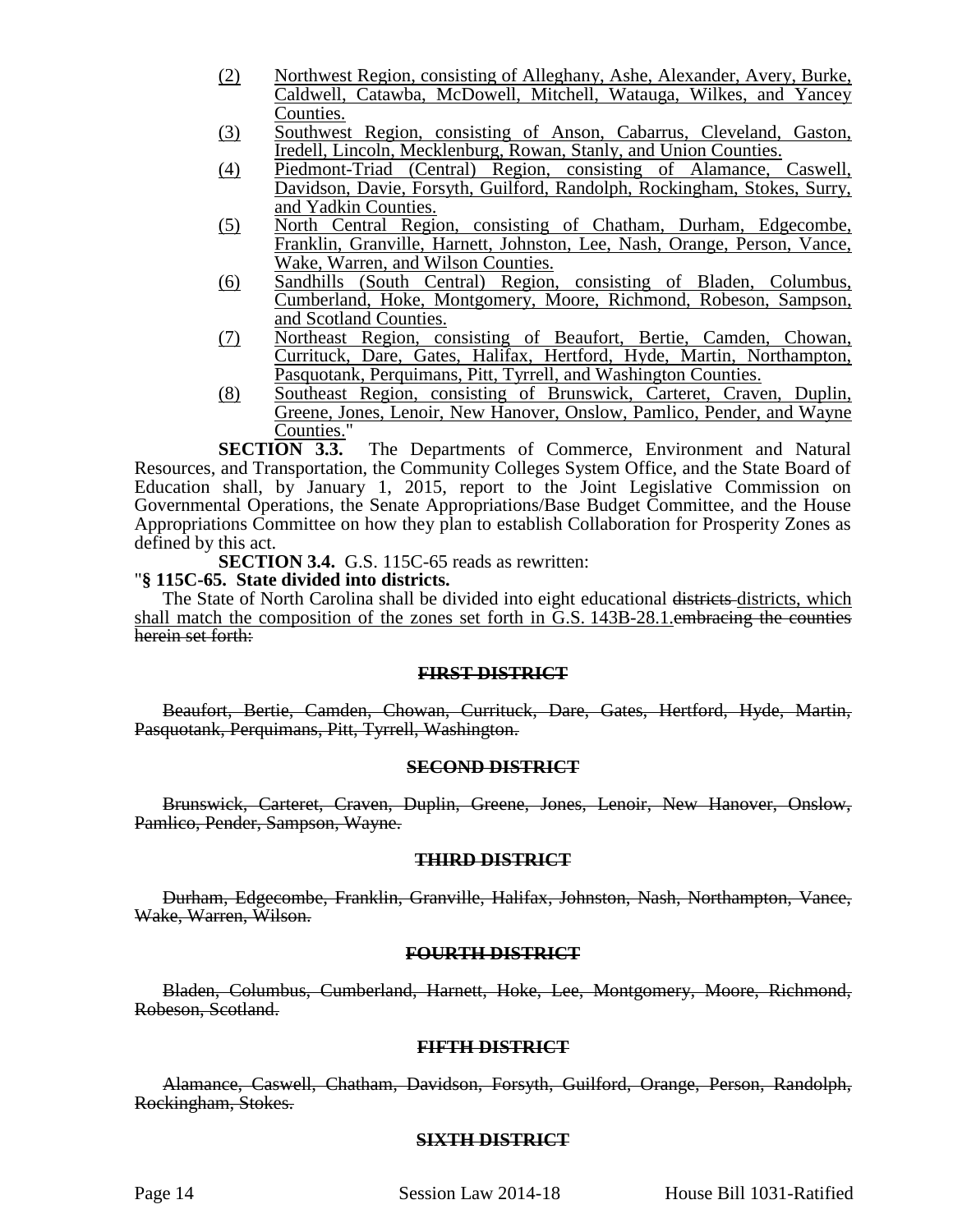Anson, Cabarrus, Cleveland, Gaston, Lincoln, Mecklenburg, Stanly, Union.

## **SEVENTH DISTRICT**

Alexander, Alleghany, Ashe, Avery, Burke, Caldwell, Catawba, Davie, Iredell, Rowan, Surry, Watauga, Wilkes, Yadkin.

## **EIGHTH DISTRICT**

Buncombe, Cherokee, Clay, Graham, Haywood, Henderson, Jackson, Macon, Madison, McDowell, Mitchell, Polk, Rutherford, Swain, Transylvania, Yancey."

**SECTION 3.5.** Section 3.4 of this act becomes effective April 1, 2015. Members of the State Board of Education appointed by the Governor and confirmed by the General Assembly prior to 2015 with terms ending in 2017, 2019, and 2021 shall be designated as the appointees of the following districts for the remainder of the member's current term:

- a. Western Region: Wayne McDevitt
- b. Southwest Region: Gregory Alcorn
- c. Piedmont Triad (Central) Region: A.L. Collins
- d. Sandhills (South Central) Region: Olivia Oxendine
- e. Northeast Region: Rebecca Taylor
- f. Southeast Region: Reginald Kenan

The remainder of this Part becomes effective July 1, 2014.

## **PART IV. REQUIRE AT LEAST ONE LIAISON IN EACH COLLABORATION FOR PROSPERITY ZONE**

**SECTION 4.1.** No later than January 1, 2015, the Departments of Commerce, Environment and Natural Resources, and Transportation shall have at least one employee physically located in the same office in each of the Collaboration for Prosperity Zones set out in G.S. 143B-28.1 to serve as that department's liaison with the other departments and with local governments, schools and colleges, planning and development bodies, and businesses in that zone. The departments shall jointly select the office. For purposes of this Part, the Department of Commerce may contract with a North Carolina nonprofit corporation pursuant to G.S. 143B-431A, as enacted by this act, to fulfill the departmental liaison requirements for each office in each of the Collaboration for Prosperity Zones.

No later than January 1, 2015, the Community Colleges System Office shall designate at least one representative from a community college or from the Community Colleges System Office to serve as a liaison in each Collaboration for Prosperity Zone for the community college system, the community colleges in the zone, and other educational agencies and schools within the zone. A liaison may be from a business center located in a community college. These liaisons are not required to be collocated with the liaisons from the Departments of Commerce, Environment and Natural Resources, and Transportation.

No later than January 1, 2015, the State Board of Education shall designate at least one representative from a local school administrative unit or from the Department of Public Instruction to serve as a liaison in each Collaboration for Prosperity Zone for the local school administrative units and other public schools within the zone. These liaisons are not required to be collocated with the liaisons from the Departments of Commerce, Environment and Natural Resources, and Transportation.

**SECTION 4.2.** In addition to other related tasks assigned by their respective agencies, liaisons in each Collaboration for Prosperity Zone shall work to enhance collaboration and cooperation between their departments and other State agencies, local governmental agencies, and other regional public and nonprofit entities. The liaisons from the Departments of Environment and Natural Resources and Transportation shall work to consolidate and simplify the process for citizens and businesses seeking permits from their respective agencies. The liaisons from the Department of Commerce shall be used to support local economic development efforts, to coordinate such efforts, and to coordinate the Department of Commerce's activities within each Collaboration for Prosperity Zone. The liaisons from the community college system and local school administrative units shall work closely with the Department of Commerce and other State and local governmental agencies and local businesses in the zone to promote job development through career technical education.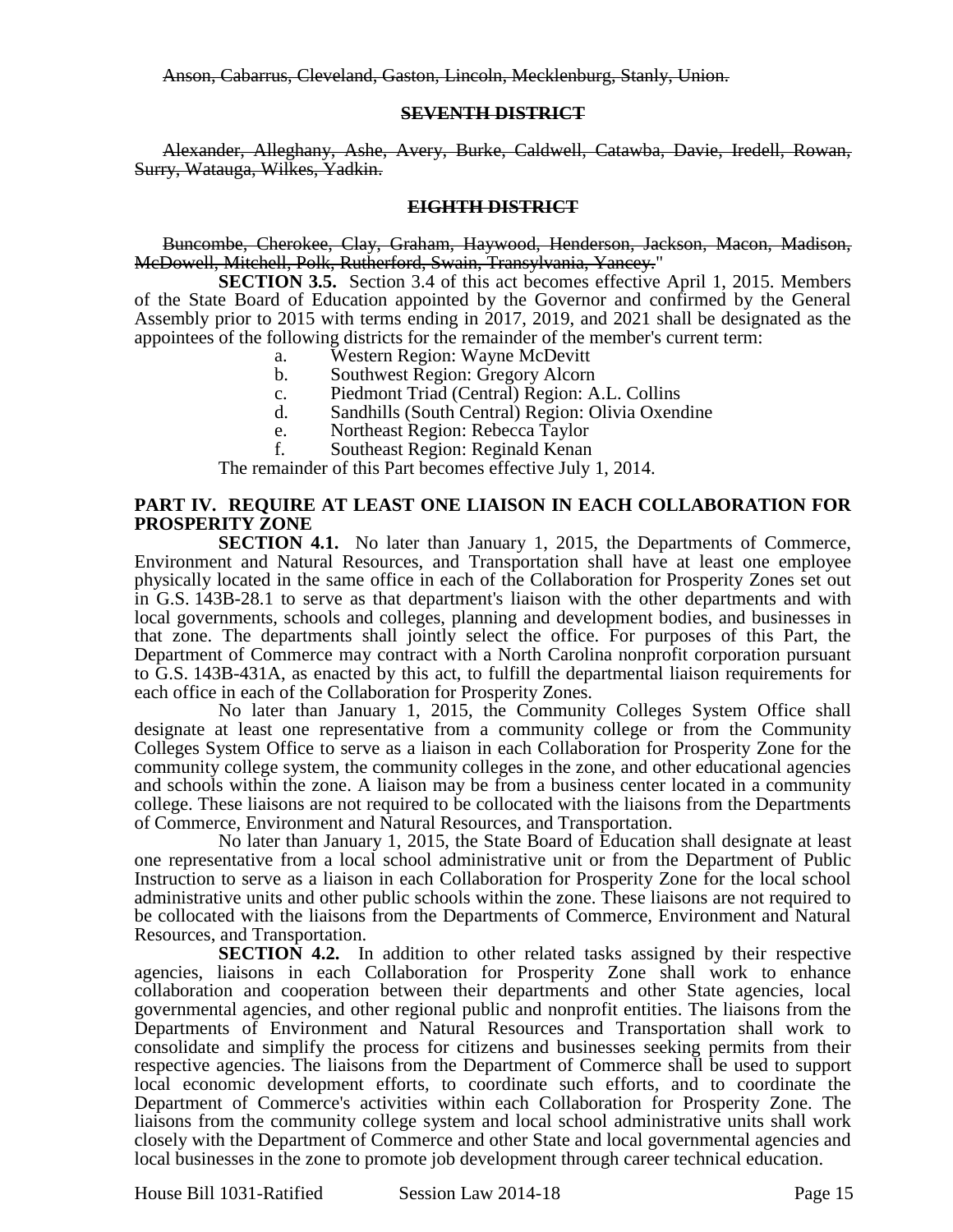**SECTION 4.3.(a)** The Departments of Transportation and Environment and Natural Resources shall jointly report to the Office of State Budget and Management, the Joint Legislative Commission on Governmental Operations, the Joint Legislative Transportation Oversight Committee, the Environmental Review Commission, the Senate Appropriations/Base Budget Committee, and the House Appropriations Committee, as follows:

- (1) No later than January 1, 2015, on the establishment of collocated liaisons within each Collaboration for Prosperity Zone and a description of the activities the liaisons have been assigned to perform.
- (2) No later than April 1, 2015, on the activities of the liaisons, specifically any activities undertaken that resulted in enhanced collaboration and coordination with the other Department and with other governmental agencies, improved administrative efficiencies, and any steps taken to make services to citizens and businesses within each zone more efficient, economical, and user-friendly.

**SECTION 4.3.(b)** The Community Colleges System Office and the State Board of Education shall each report to the Office of State Budget and Management, the Joint Legislative Commission on Governmental Operations, the Joint Legislative Education Oversight Committee, the Senate Appropriations/Base Budget Committee, and the House Appropriations Committee, as follows:

- (1) No later than January 1, 2015, on the establishment of liaisons within each Collaboration for Prosperity Zone and a description of the activities the liaisons have been assigned to perform.
- (2) No later than April 1,  $\overline{2015}$ , on the activities of the liaisons, specifically any activities undertaken that resulted in enhanced collaboration and coordination with other governmental agencies, improved planning on use of educational resources, and improved administrative efficiencies.

**SECTION 4.3.(c)** The Department of Commerce shall include in its first report under G.S. 143B-431A(f), as enacted by this act, a report on the establishment and activities of its liaisons in each Collaboration for Prosperity Zone. The Department of Commerce shall send a copy of this report to the Office of State Budget and Management, the Senate Appropriations/Base Budget Committee, and the House Appropriations Committee.

**SECTION 4.4.** The Departments of Commerce, Environment and Natural Resources, and Transportation, the Community Colleges System Office, and the State Board of Education shall use funds available to carry out the requirements of this section. Nothing in this act shall be construed as an authorization for payment of additional compensation for persons serving as liaisons.

**SECTION 4.5.** This Part becomes effective July 1, 2014, and expires July 1, 2018.

# **PART V. GENERAL ASSEMBLY REVIEW OF REPORTS**

**SECTION 5.** It is the intent of the General Assembly to receive and review the reports required by Section 4.3 of this act concerning the creation of the Collaboration for Prosperity Zones and to use those reports to further address the following topics:

- (1) Enhancing collaboration and cooperation between State and other governmental agencies in order to streamline and improve services to citizens and businesses, to make such services more user-friendly, and to implement collaborative and cooperative interagency measures to enhance access to services.
- (2) Reducing barriers faced by citizens and businesses in accessing services that are unnecessarily caused by agency specialization, which may produce a "silo mentality."
- (3) Additional recommendations regarding liaison personnel, including expanding the requirement to other State departments.
- (4) Ways to integrate collaboration between educational institutions in each Collaboration for Prosperity Zone on the one hand and other governmental agencies and local businesses on the other.
- (5) Requiring the establishment of interagency one-stop shops in each Collaboration for Prosperity Zone.
- (6) Consolidating programs or services.
- (7) Cross-training employees.